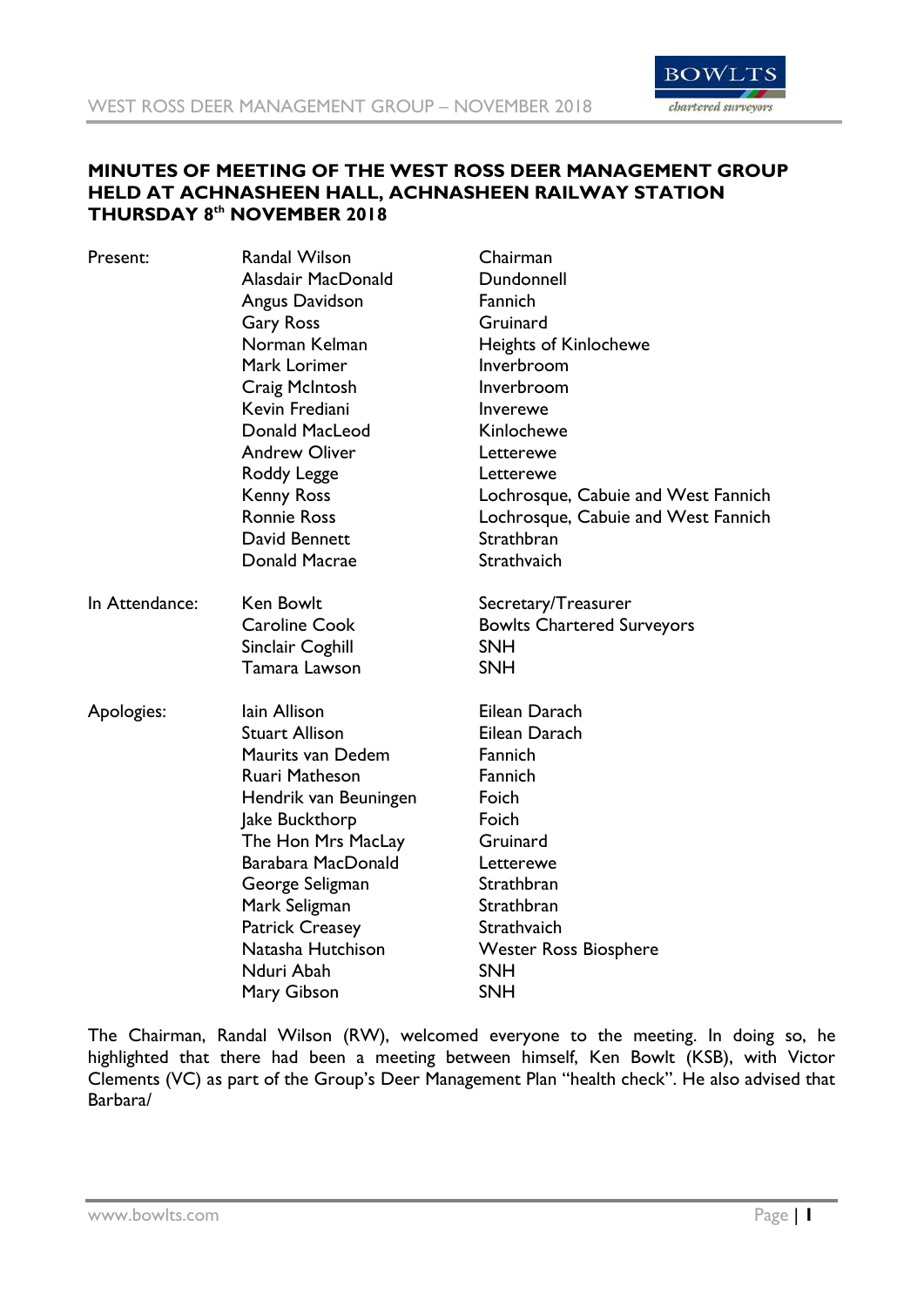

Barbara MacDonald (BM) and Caroline Cook (CC) of Bowlts met to progress the population model which would be discussed fully later in the meeting.

Lastly, RW confirmed that Ben Lennon (BL) of Bowlts had the necessary applications with SNH and the Forestry Collaboration Fund in respect of the peat wetland and woodland expansion work which was being proposed by the Group.

RW explained that he would work his way through the action plan which had been circulated to everyone and which he considered contained the focus for the Group's attention at the meeting.

The meeting then went on to discuss the following:-

## 1. **MINUTE OF MEETING HELD ON 29<sup>th</sup> MARCH 2018 Action**

The Minutes which were circulated previously were adopted, proposed by Kenny Ross (KR) and Donald MacLeod (DM).

## 2. **MATTERS ARISING**

There were no matters arising from the previous meeting, it being agreed that all of the issues marked for action had either been completed or would be coming up later in the meeting.

## 3. **DEER MANAGEMENT PLAN HEALTH CHECK**

RW explained that the majority of Deer Management Groups were having their Deer Management Plans given a health check via the Association of Deer Management Groups, this in advance of the formal SNH assessments to be carried out in 2019. He noted that details of the health check, both in the form of the tables and the summary, had been circulated to members and he drew attention to the Group's total score increasing from 74 to 78, which expressed as a percentage, saw the Group's total score rising from 82% to 87%. VC's summary drew attention to the following points:-

- the need to focus on target population densities;
- the need to create a working action plan, a copy of which had been circulated with the papers for the meeting and which we would be working through;
- the need to increase the uptake of Scottish Quality Wild Venison membership;
- the possible creation of a category of "reporting members" to the Group.

Notwithstanding the above, RW highlighted the comment made by VC that in many aspects, the Group performs well and the overall impression is very good.

4./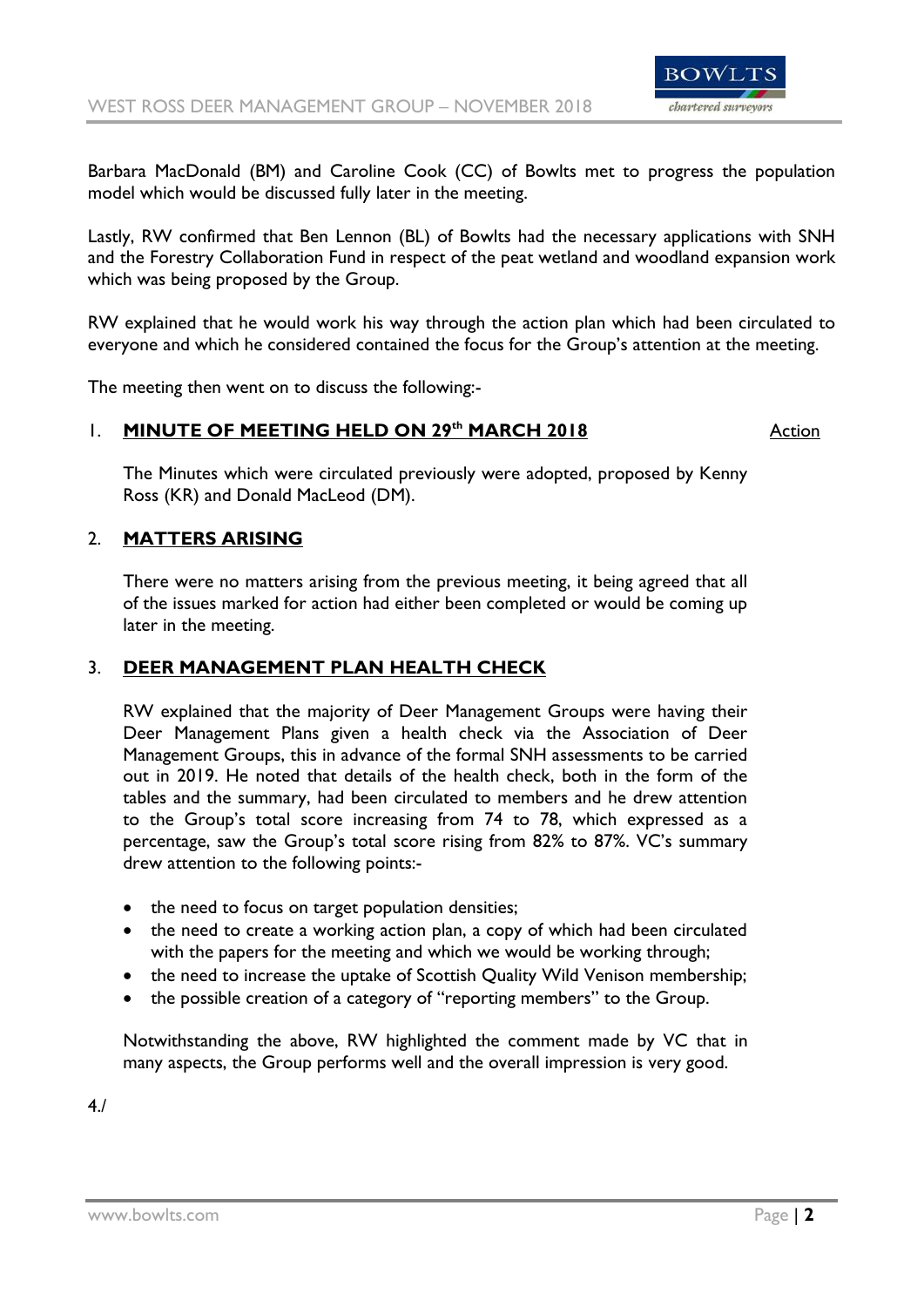

# 4. **PRIORITY ACTIONS ARISING FROM DEER MANAGEMENT PLAN**

RW referred the meeting to the paper "Actions from Deer Management Plan" which collated all the information about the actions which the Group had taken, stemming from decisions made within the Deer Management Plan.

## 4.1 **Designated Sites**

RW mentioned the updates noted in the paper, with five estates having designated sites affecting their property that are described as unfavourable. Notwithstanding this, the paper noted actions being taken, the last of which was that there was to be a discussion within SNH over the Fannich Hills SAC future management.

## 4.1.1 Plan Target 1

RW confirmed that the Fannich Hills SAC population was currently well below target densities, as reflected in the recent deer count.

## 4.1.2 Plan Target 2

RW took the Group through the update within the paper for this action, the most recent update being that SNH would contact Eilean Darach, Dundonnell and Gruinard with a view to holding a discussion and adjusting the management so that the habitat could be brought back into an improving status for the An Tseallach SSSI.

Tamara Lawton (TL) updated the Group by advising that it was hoped to appoint a contractor soon to meet with each of the three members with a view to drawing up a management plan for deer, stock and feral goats on the SSSI which might then be appended to the Group's Deer Management Plan and might form the basis of a plan for any AECS application in the future. She explained that time was tight in terms of funding for this work but that it was hoped the deadlines would be met and progress could be made. RW thanked TL for her input and asked her to keep the Group informed of progress.

# 4.2 **Retained Existing Native Woodland Cover**

RW ran through the updates within the paper and noted that there was still an issue to be resolved in terms of determining the methodology to be used for the survey of the existing native woodland cover. Mention was made at the/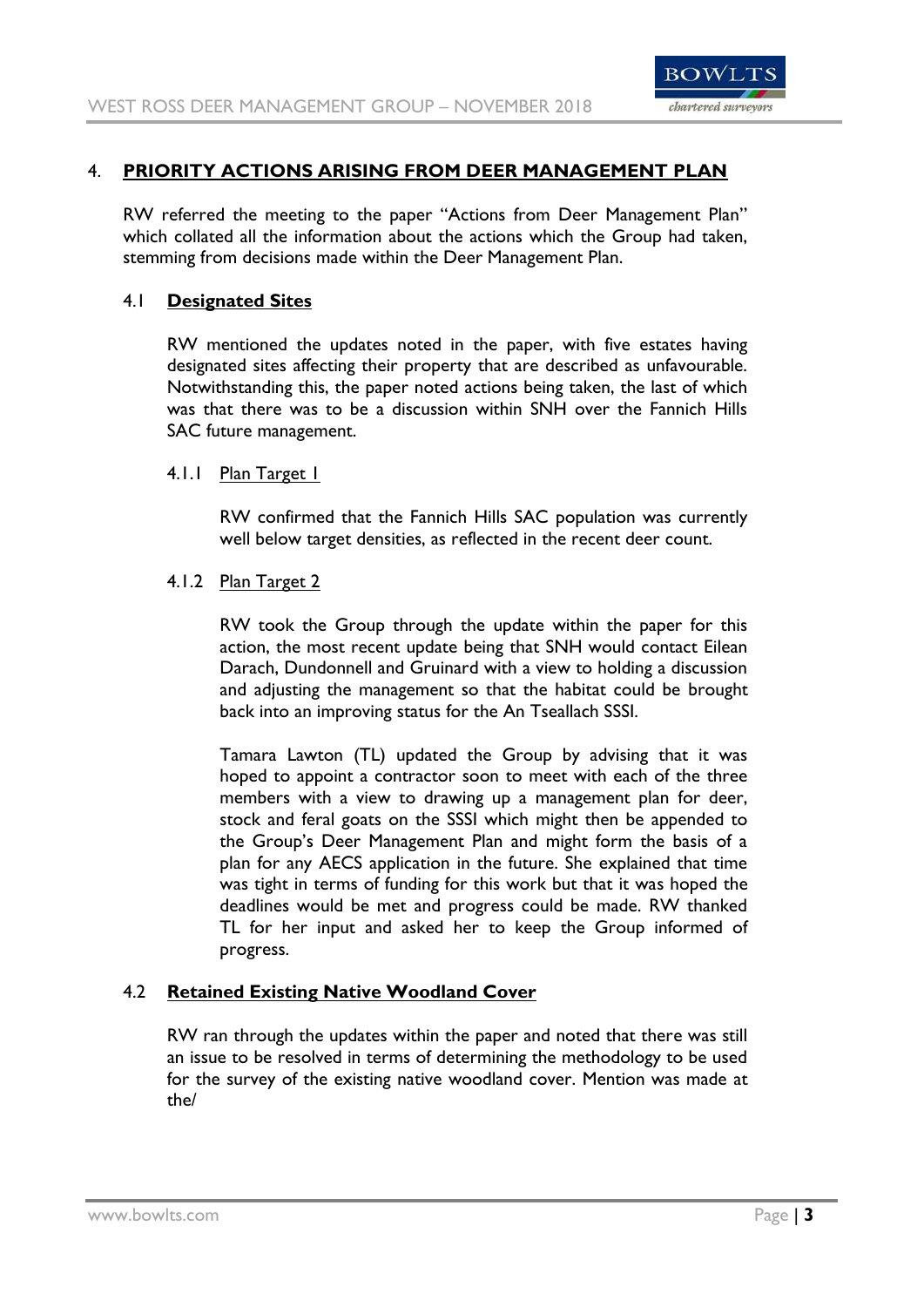

the Group's May meeting of a report produced by Taylor Wildlife for the West Lochaber Deer Management Group which KSB referred to, advising that although the report was all very worthy and good stuff, there still was no common standard for carrying out the survey of such woodlands and determining what their exact purpose was. This still needs to be worked out at ADMG level. He explained that the West Lochaber Survey could well become the standard for rolling across the other areas, or it might not, in which case they have a red herring. Therefore, it was agreed that the Group should wait until a common standard was determined for the methodology of surveying the woodlands when further action could then be taken.

## 4.3 **New Woodlands**

RW reviewed the action paper, noting that BL was submitting an application for funding to the Forestry Collaboration Fund and it was confirmed to the Group that this was in hand and was working its way through the system.

## 4.4 **Carbon Sensitive Habitats**

Nduri Abah (NA) confirmed that the Group's application for a collaborative feasibility study is with SNH's case officer.

Sinclair Coghill (SC) explained that applications for this funding closed at the end of May and that SNH had concentrated on applications for actually doing work on the hill. He explained that SNH were only just getting round to looking at the feasibility studies and he thought that the Group might hear within the coming weeks as to the outcome of their application.

RW explained that he was now on his third phase of work on his family estate and that if anybody wanted to come and have a look, he would be very happy to arrange a visit for them with his team.

Angus Davidson (AD) confirmed that approval had now been received for a scheme on Fannich Estate and so it was noted by the Group that progress was being made by some members on the carbon sensitive habitats.

## 4.5 **Habitat Monitoring**

RW ran the Group through the paper, noting the final update to the action plan was that CC confirmed in May that she didn't yet have everyone's habitat monitoring data, with all members being encouraged to feed this through via KSB. CC confirmed that she had now obtained most data, in multiple formats, which had posed some difficulty in terms of entering the data on the mapping system. She suggested that in future, she would issue a template/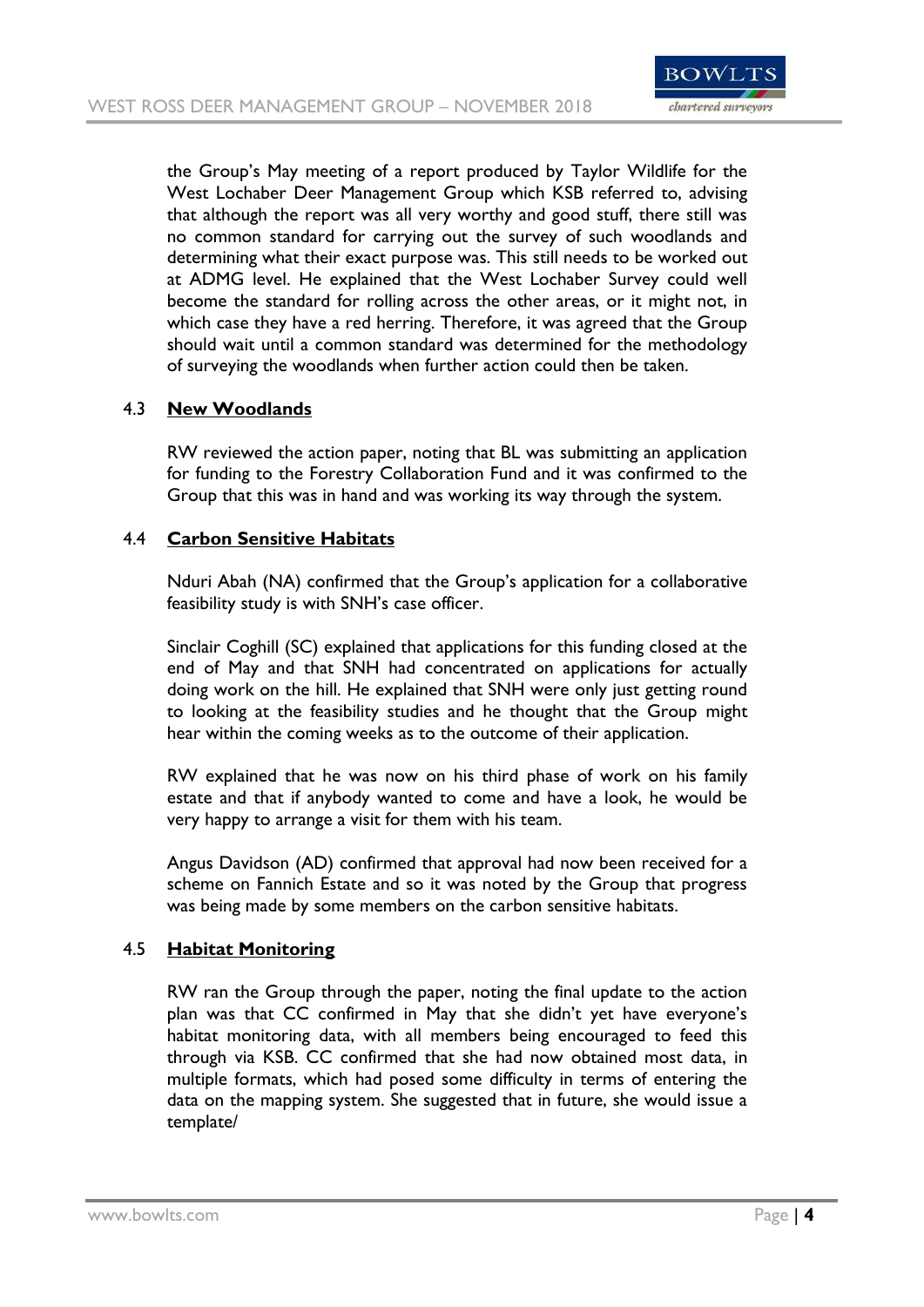

template so that everyone returned their data in the same format and in such a way that it could be entered within the mapping system reasonably simply. CCC

It was noted by the meeting that the Group would have to agree target percentages of plots within each category, for example low/low medium impact, with SC suggesting that this level might be 90%. In other words, 90% of the samples should be in the low to low medium impact category. It was understood that there would require to be further discussion on this once all the data was available.

Mark Lorimer (ML) queried whether the impact of all herbivores was taken into account, it being noted that at this stage, there was no way to distinguish between the impact of deer as against that of sheep, goats and other herbivores. The conflict between different department's policies was noted, e.g. between the agriculture department, which may encourage people to keep sheep on ground, and SNH which would prefer not to have them. It was acknowledged that there had to be some joined up thinking within the policy makers to assist.

## 4.6 **Public Access**

RW led the Group through the action paper, noting the latest update in May 2018 showing that KSB had written to all of the members who had yet to submit their details to the "Heading for the Scottish Hills" website. Gary Ross (GR) of Gruinard explained that he had been endeavouring to have an entry loaded onto the system for Gruinard, but he had found interacting with SNH extremely difficult and time consuming. TL kindly agreed that she could help in any liaison required with Fiona Cunningham within SNH and therefore it was hoped that that problem could be resolved imminently. TL

Mention was made that Dundonnell, Eilean Darach and Lochluichart still had to load up entries and RW encouraged these so that the Group could complete the picture.

#### 4.7 **Deer Population and Population Model**

RW took the Group through the two plan targets for deer population and population model, noting the updated position as follows:-

4.7.1/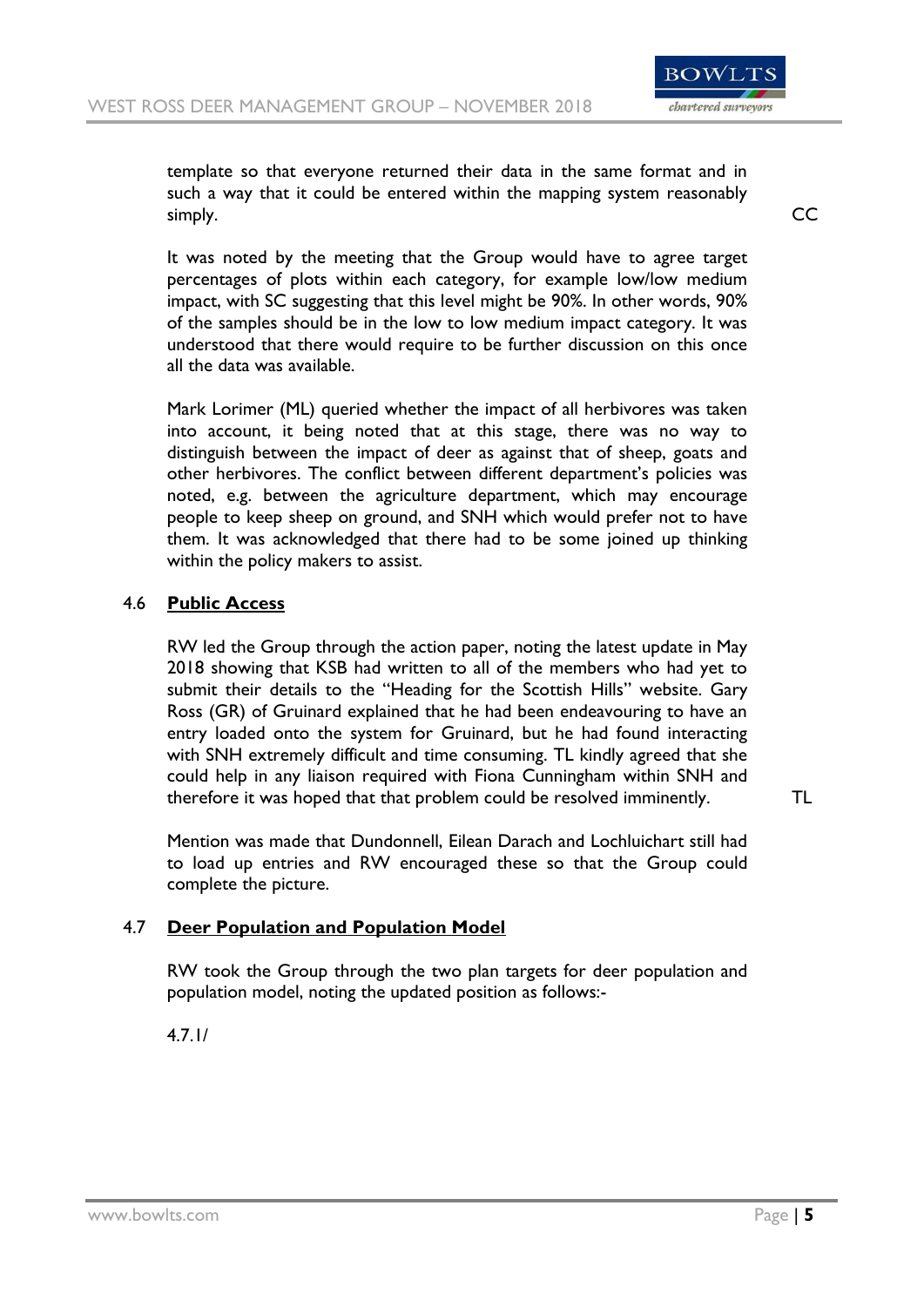

## 4.7.1 Plan Target 1

He noted that BM and CC had been working on developing/fine tuning a simple population model based on local data to provide guidance to the Group in terms of setting cull targets over the long term.

# 4.7.2 Plan Target 2

Acknowledging that the population model was evolving, RW emphasised the need for data to improve the reliability and accuracy of the model.

CC ran through the model, describing how it worked and showing how, in order to have a population large enough to support the Group's historic culling levels of around 400 stags per year, there would probably require to be a relatively drastic reduction in both hind and stag culls over the coming five years.

RW mentioned the unprecedented deer mortality post-hind season, this being confirmed by Craig McIntosh (CM) of Inverbroom who said that Inverbroom had experienced very high mortality this last season, especially amongst the calves. Norman Kelman (NK) of Heights of Kinlochewe suggested that mortality was probably up nearer 30% rather than the 20% illustrated by CC in the model. NK advised that even now, in November, before the winter had really started, they were continuing to lose deer. He mentioned rain every day for 78 days and that this type of weather had a very hard effect on the population. However, he did confirm that he had plenty mature stags, although very few hinds on Heights during the season, and saw little evidence of the rut.

The theme of the late rut was echoed by Ronnie Ross (RR) who wondered what this would mean for next year, with calves being born later than normal. There was some discussion about what the average calving rate was, with RR saying that his experience suggested never more than 25% and probably down as low as 15%.

KSB advised that Jake Buckthorp (JB) of Foich had, in tendering his apologies for the meeting, advised that they had great difficulty in finding mature stags and that he didn't see any evidence of the rut starting until 19th October.

As a result of the discussion, CC inputted mortality of 30% which simply showed that in order for the Group to return to a population able to sustain/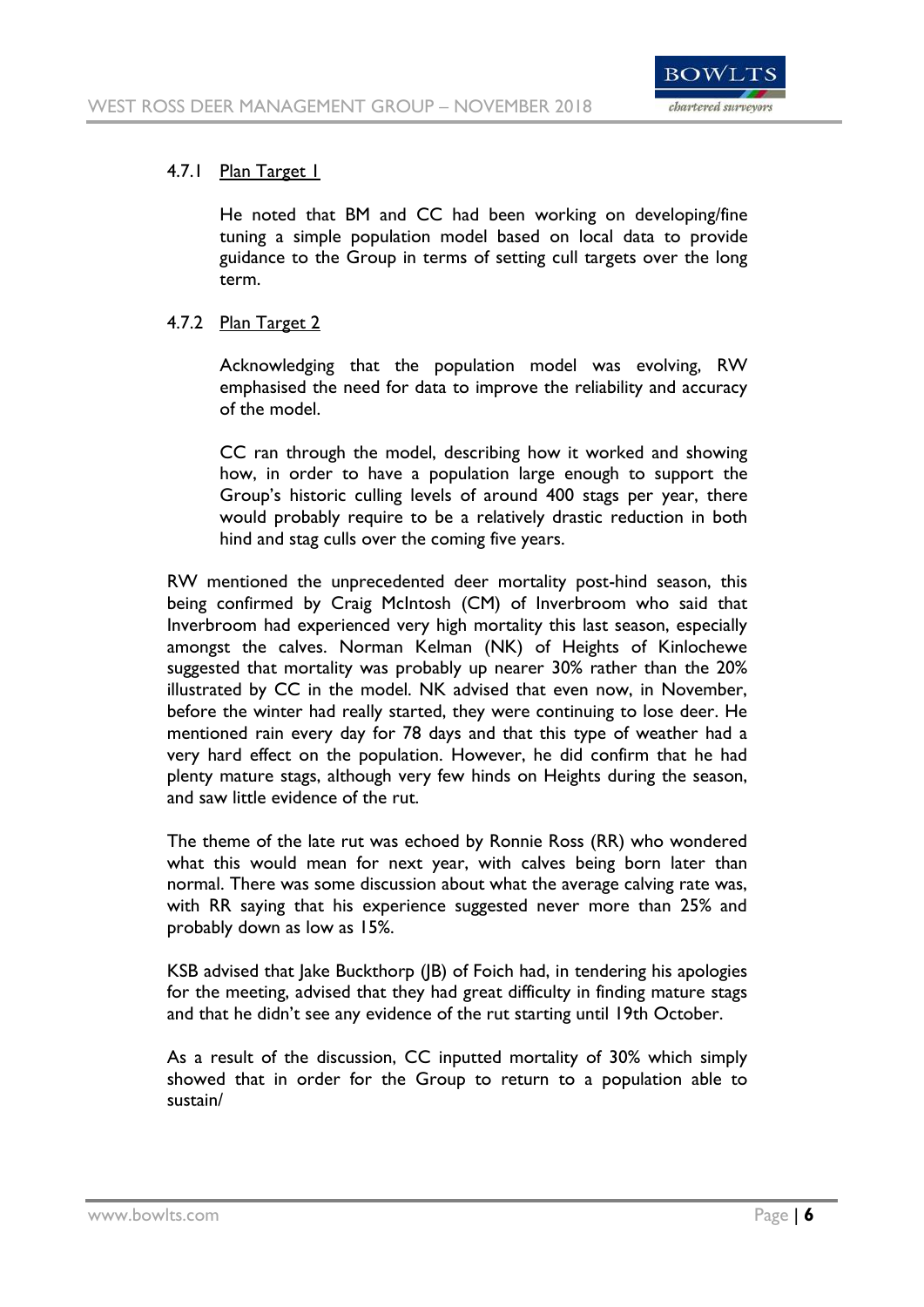

sustain the sporting cull of about 400 stags per year, the cut back would have to be even more severe.

RW stressed the importance of summer foot counts in terms of getting a better idea of recruitment and generally the need for the Group to get as good data as they possibly can to feed into the model so that sensible decisions could be made looking forward to the future.

It was agreed that CC would input any further data she could and then issue copies of the population model to each member which would give an idea of what the collaborative cull target should be for the Group as a whole and then each estate could make its own decision in the light of this on its culling levels. However, the general message from RW was that culling would have to be undertaken with a light touch in the coming seasons. CC

ML queried the implications for the Section 7 Agreement of the data showing the decline in deer numbers, with SC indicating that they would need to see the habitat impact data produced next spring before making any final decisions.

There was discussion on the issue of public access moving/disturbing deer and other wildlife and whether at some point, something would have to be done about this.

AD suggested that trampling targets may need to be reviewed and SC agreed that this was perfectly possible.

Kevin Frediani (KF) of the National Trust suggested that, as a result of climate change, the West Ross area was probably getting 50 mm more rain per annum than it did 30 years ago. Therefore, habitat management might need to be thought of in terms of "adaptation" rather than mitigation. His suggestion was that the formula may have changed, but we don't yet know the algorithm.

Whilst discussing the issue of deer numbers and the unprecedented mortality, RW raised the issue of deer escaping through cut fences on the Beinn Eighe/Kinlochewe march which resulted in almost 200 deer being shot within the Beinn Eighe Nature Reserve by SNH staff. The suggestion from RW was that SSE may have left gates open and cut fences during their works. The point he wished to emphasise was that at a time when deer numbers were under unprecedented pressure, there must be more communication and it should have been obvious to the SNH staff that the deer were coming from somewhere and there should have been discussion with neighbours.

ML/